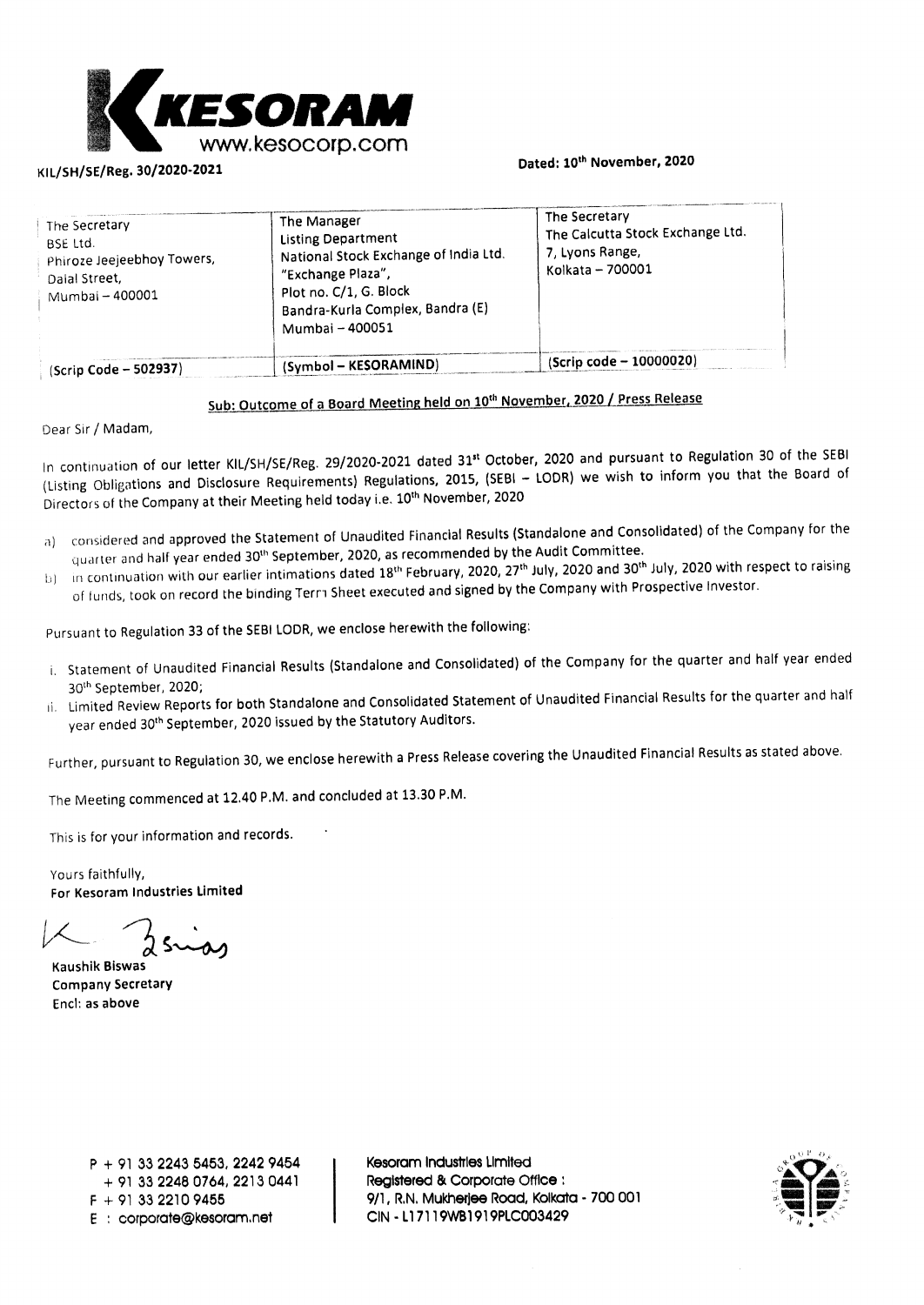Regd. Office : 9/1, R. N. Mukherjee Road, Kolkata - 700 001

Statement of Standalone and Consolidated Unaudited Financial Results for the quarter and six months ended 30th September. 2020

|                 |                                                                              |     | Standalone            |             |               |             | Consolidated          |            |                          |             |               |             |                |            |
|-----------------|------------------------------------------------------------------------------|-----|-----------------------|-------------|---------------|-------------|-----------------------|------------|--------------------------|-------------|---------------|-------------|----------------|------------|
|                 |                                                                              |     | Current               | Preceeding  | Corresponding | Current     | Corresponding         |            | Current                  | Preceeding  | Corresponding | Current     | Corresponding  |            |
|                 |                                                                              |     | three                 | three       | three months  | six         | six months            | Previous   | three                    | three       | three months  | six         | six months     | Previous   |
|                 |                                                                              |     | months                | months      | ended in the  | months      | ended in the          | Year       | months                   | months      | ended in the  | months      | ended in the   | Year       |
|                 |                                                                              |     | ended                 | ended       | previous year | ended       | previous year         | ended      | ended                    | ended       | previous year | ended       | previcus year  | ended      |
| SΙ              | Particulars                                                                  |     | 30/09/2020            | 30/06/2020  | 30/09/2019    | 30/09/2020  | 30/09/2019            | 31/03/2020 | 30/09/2020               | 30/06/2020  | 30/09/2019    | 30/09/2020  | 30/09/2019     | 31/03/2020 |
|                 |                                                                              |     |                       |             | Refer Note 2  |             | Refer Note 2          |            |                          |             | Refer Note 2  |             | Refer Note 2   |            |
| No.             |                                                                              |     | (Unaudited)           | (Unaudited) | (Unaudited)   | (Unaudited) | (Unaudited)           | (Audited)  | (Unaudited)              | (Unaudited) | (Unaudited)   | (Unaudited) | (Unaudited)    | (Audited)  |
|                 |                                                                              |     |                       |             |               |             |                       |            |                          |             |               |             |                |            |
|                 | Income                                                                       |     |                       |             |               |             |                       |            |                          |             |               | 1,076.79    | 1,472.39       | 2.645.64   |
|                 | a) Revenue from Operations                                                   |     | 587.13                | 409.03      | 586.20        | 996.16      | 1,304.30              | 2.329.95   | 649.50                   | 427.29      | 671.55        |             |                |            |
|                 |                                                                              |     | 30.68                 | 25.96       | 17.98         | 56.64       | 32.06                 | 79.35      | 19.68                    | 15.30       | 7.95          | 34.98       | 12.96          | 40.35      |
|                 | b) Other Income                                                              |     |                       |             |               |             |                       |            |                          |             |               |             |                | 2,685.99   |
|                 | Total income $[1(a) + 1(b)]$                                                 |     | 617.81                | 434.99      | 604.18        | 1,052.80    | 1,336.36              | 2,409.30   | 669.18                   | 442.59      | 679.50        | 1,111.77    | 1,485.35       |            |
| $\overline{2}$  | Expenses                                                                     |     |                       |             |               |             |                       |            |                          |             |               |             |                |            |
|                 | a) Cost of Materials consumed                                                |     | 57.80                 | 40.33       | 62.31         | 98.13       | 129.79                | 246.68     | 84.08                    | 47.51       | 93.84         | 131.59      | 192.03         | 369.16     |
|                 | (b) Changes in inventories of finished goods,                                |     | 21.07                 | 3.48        | (21.24)       | 24.55       | (35.96)               | (5.83)     | 12.35                    | 5.86        | (15.84)       | 18.21       | (27.45)        | (1.91)     |
|                 | work-in-progress and stock-in-trade                                          |     |                       |             |               |             |                       |            |                          |             |               |             |                |            |
|                 | c) Employee benefits expense                                                 |     | 38.91                 | 29.98       | 35.72         | 68.89       | 73.23                 | 133.93     | 59.65                    | 40.16       | 56.96         | 99.81       | 115.23         | 219.55     |
|                 | d) Depreciation and amortisation expense                                     |     | 22.57                 | 22.69       | 23.15         | 45.26       | 45.34                 | 91.26      | 27.87                    | 27.99       | 28.26         | 55,86       | 55.58          | 112.61     |
|                 | e) Finance Costs                                                             |     | 70.51                 | 68.95       | 79.12         | 139.46      | 155.55                | 315.05     | 77.20                    | 76.50       | 85.79         | 153.70      | 169.65         | 343.64     |
|                 | (f) Power and fuel                                                           |     | 130.11                | 87.87       | 175.05        | 217.98      | 359.07                | 639.12     | 143.88                   | 91.65       | 187.97        | 235.53      | 384.73         | 694.96     |
|                 | g) Packing and carriage                                                      |     | 191.33                | 123.50      | 209.14        | 314.83      | 439.63                | 821.70     | 192.16                   | 123.77      | 210.43        | 315.93      | 441.94         | 826.36     |
|                 | h) Other expenses                                                            |     | 54.00                 | 40.09       | 72.29         | 94.09       | 136.44                | 265.77     | 65.74                    | 45.10       | 81.83         | 110.84      | 156.69         | 309.19     |
|                 |                                                                              |     |                       | 416.89      | 635.54        | 1,003.19    | 1,303.09              | 2,507.68   | 662.93                   | 458.54      | 729.23        | 1,121.47    | 1,488.42       | 2,873.52   |
|                 | Total Expenses [2(a) to 2(h)]                                                |     | 586.30                |             |               |             |                       |            |                          |             |               |             |                |            |
| 3               | Profit/(Loss) before exceptional items                                       |     |                       |             |               |             |                       |            |                          |             |               | (9.70)      | (3.07)         | (187.53)   |
|                 | and tax (1-2)                                                                |     | 31.51                 | 18.10       | (31.36)       | 49.61       | 33.27                 | (98.38)    | 6.25                     | (15.95)     | (49.73)       |             |                |            |
| 4               | Exceptional items [Refer Note 6]                                             |     |                       |             |               |             | $\sim$                | (387.12)   | $\tilde{\phantom{a}}$    |             |               |             |                |            |
|                 |                                                                              |     |                       | 18.10       | (31.36)       | 49.61       | 33.27                 | (485.50)   | 6.25                     | (15.95)     | (49.73)       | (9.70)      | (3.07)         | (187.53)   |
| $5\phantom{.0}$ | Profit/(Loss) before tax (3+4)                                               |     | 31.51                 |             |               |             |                       |            |                          |             |               |             |                |            |
| 6               | Tax expense                                                                  |     |                       |             |               |             |                       |            |                          |             |               |             |                |            |
|                 | a) Current tax charge / (credit)                                             |     | $\tilde{\phantom{a}}$ |             |               |             | $\tilde{\phantom{a}}$ | ٠          | $\overline{\phantom{a}}$ |             |               |             |                |            |
|                 | b) Deferred tax charge / (credit)                                            |     |                       |             |               |             |                       |            | $\overline{\phantom{a}}$ |             |               |             | $\blacksquare$ |            |
| $\overline{7}$  | Net Profit/(Loss) for the period (5-6)                                       |     | 31.51                 | 18.10       | (31.36)       | 49.61       | 33.27                 | (485.50)   | 6.25                     | (15.95)     | (49.73)       | (9.70)      | (3.07)         | (187.53)   |
|                 |                                                                              |     |                       | (0.87)      | 0.01          | (1.73)      | 0.03                  | (11.37)    | (1.89)                   | (1.90)      | (0.15)        | (3.79)      | (0.83)         | (16.02)    |
| 8               | Other Comprehensive Income (net of tax                                       |     | (0.86)                |             |               |             |                       |            |                          |             |               |             |                |            |
|                 | expense)                                                                     |     |                       |             |               |             |                       |            |                          |             |               |             |                |            |
| 9               | Total Comprehensive Income (7+8)                                             |     | 30.65                 | 17.23       | (31.35)       | 47.88       | 33.30                 | (496.87)   | 4.36                     | (17.85)     | (49.88)       | (13.49)     | (3.90)         | (203.55)   |
| 10              | Paid-up equity share capital                                                 |     |                       |             |               |             |                       |            |                          |             |               |             |                |            |
|                 | (Face value Rs. 10/-per share)                                               |     | 142.59                | 142.59      | 142.59        | 142.59      | 142.59                | 142.59     | 142.59                   | 142.59      | 142.59        | 142.59      | 142.59         | 142.59     |
|                 |                                                                              |     |                       |             |               |             |                       |            |                          |             |               |             |                | (239.84)   |
| 11              | Reserves excluding Revaluation Reserve                                       |     |                       |             |               |             |                       | (115.23)   |                          |             |               |             |                |            |
| 12              | Earnings Per Share (EPS) (Not Annualised)                                    |     |                       |             |               |             |                       |            |                          |             |               |             |                |            |
|                 | [Face value of Rs.10/- per share]                                            |     |                       |             |               |             |                       |            |                          |             |               | (0.68)      | (0.22)         | (13.15)    |
|                 | Basic EPS                                                                    | Rs. | 2.21                  | 1.27        | (2.20)        | 3.48        | 2.34                  | (34.05)    | (0.69)                   | (1.12)      | (3.49)        | (0.68)      | (0.22)         | (13.15)    |
|                 | Diluted EPS                                                                  | Rs  | 2.21                  | 1.27        | (2.20)        | 3.48        | 2.34                  | (34.05)    | (0.69)                   | (1.12)      | (3.49)        |             |                |            |
|                 | (See accomanying notes to the Standalone and Consolidated Financial Results) |     |                       |             |               |             |                       |            |                          |             |               |             |                |            |



Rs./Crores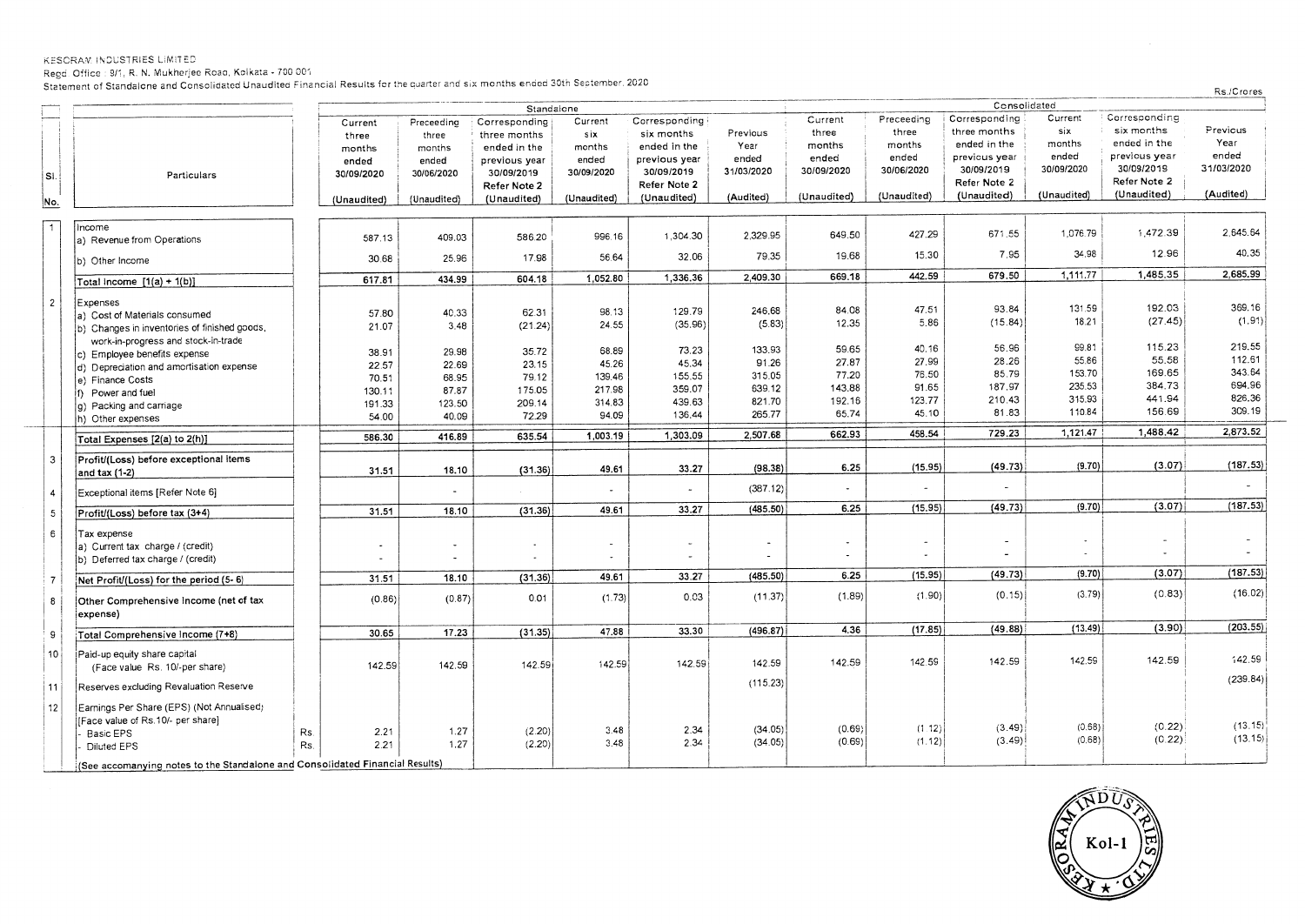**Regd. Office : 9/1, R. N. Mukherjee Road, Kolkata - 700 001** 

**Statement of Standalone and Consolidated Unaudited Financial Results for the quarter and six months ended 30th September, 2020** 

**Statement of Segment Revenue, Results, Assets and Liabilities** 

|                   | <b>Rs./Crores</b>                                        |                                                                  |                                                                     |                                                                                                             |                                                                |                                                                                                           |                                                             |  |
|-------------------|----------------------------------------------------------|------------------------------------------------------------------|---------------------------------------------------------------------|-------------------------------------------------------------------------------------------------------------|----------------------------------------------------------------|-----------------------------------------------------------------------------------------------------------|-------------------------------------------------------------|--|
|                   |                                                          | Consolidated                                                     |                                                                     |                                                                                                             |                                                                |                                                                                                           |                                                             |  |
| SI.<br>No.<br>No. | <b>Particulars</b>                                       | Current<br>three<br>months<br>ended<br>30/09/2020<br>(Unaudited) | Preceeding<br>three<br>months<br>ended<br>30/06/2020<br>(Unaudited) | Corresponding<br>three months<br>ended in the<br>previous year<br>30/09/2019<br>Refer Note 2<br>(Unaudited) | Current<br>six<br>months<br>ended<br>30/09/2020<br>(Unaudited) | Corresponding<br>six months<br>ended in the<br>previous year<br>30/09/2019<br>Refer Note 2<br>(Unaudited) | <b>Previous</b><br>Year<br>ended<br>31/03/2020<br>(Audited) |  |
| 1                 | Segment Revenue                                          |                                                                  |                                                                     |                                                                                                             |                                                                |                                                                                                           |                                                             |  |
| a                 | Cement                                                   | 587.13                                                           | 409.03                                                              | 586.20                                                                                                      | 996.16                                                         | 1,304.30                                                                                                  | 2.329.95                                                    |  |
| D.                | Rayon, T.P. and Chemicals<br>Total                       | 62.37<br>649.50                                                  | 18.26<br>427.29                                                     | 85.35<br>671.55                                                                                             | 80.63<br>1,076.79                                              | 168.09<br>1,472.39                                                                                        | 315.69<br>2,645.64                                          |  |
|                   | Less: Inter Segment Revenue (at cost)                    |                                                                  |                                                                     |                                                                                                             |                                                                |                                                                                                           |                                                             |  |
|                   | Sales /Income                                            | 649.50                                                           | 427.29                                                              | 671.55                                                                                                      | 1,076.79                                                       | 1,472.39                                                                                                  | 2,645.64                                                    |  |
|                   | Total Revenue from Operations                            | 649.50                                                           | 427.29                                                              | 671.55                                                                                                      | 1,076.79                                                       | 1,472.39                                                                                                  | 2,645.64                                                    |  |
| $\overline{c}$    | Segment Results [Profit /(Loss) before tax and interest] |                                                                  |                                                                     |                                                                                                             |                                                                |                                                                                                           |                                                             |  |
| a                 | Cement                                                   | 88.51                                                            | 73.83                                                               | 32.26                                                                                                       | 162.34                                                         | 157.06                                                                                                    | 157.44                                                      |  |
| b                 | Rayon, T.P. and Chemicals                                | (5.97)                                                           | (14.26)                                                             | 3.84                                                                                                        | (20.23)                                                        | 7.01                                                                                                      | (9.51)                                                      |  |
|                   | Total                                                    | 82.54                                                            | 59.57                                                               | 36.10                                                                                                       | 142.11                                                         | 164.07                                                                                                    | 147.93                                                      |  |
|                   | Less:                                                    |                                                                  |                                                                     |                                                                                                             |                                                                |                                                                                                           |                                                             |  |
|                   | Interest                                                 | 76.29                                                            | 75.52                                                               | 85.83                                                                                                       | 151.80                                                         | 167.15                                                                                                    | 335.46                                                      |  |
|                   | Total Loss before tax                                    | 6.25                                                             | (15.95)                                                             | (49.73)                                                                                                     | (9.70)                                                         | (3.07)                                                                                                    | (187.53)                                                    |  |
| 3                 | Segment Assets                                           |                                                                  |                                                                     |                                                                                                             |                                                                |                                                                                                           |                                                             |  |
| a                 | Cement                                                   | 2,604.63                                                         | 2,591.99                                                            | 2,657.77                                                                                                    | 2,604.63                                                       | 2,657.77                                                                                                  | 2,561.93                                                    |  |
| b                 | Rayon, T.P. and Chemicals                                | 639.54                                                           | 634.00                                                              | 638.45                                                                                                      | 639.54                                                         | 638.45                                                                                                    | 649.94                                                      |  |
|                   | Total                                                    | 3,244.17                                                         | 3,225.99                                                            | 3,296.22                                                                                                    | 3,244.17                                                       | 3,296.22                                                                                                  | 3,211.87                                                    |  |
| $\Lambda$         | Segment Liabilities                                      |                                                                  |                                                                     |                                                                                                             |                                                                |                                                                                                           |                                                             |  |
| a                 | Cement                                                   | 3,044.89                                                         | 3.042.48                                                            | 2,955.01                                                                                                    | 3,044.89                                                       | 2,955.01                                                                                                  | 3,004.11                                                    |  |
| Ö.                | Rayon, T.P. and Chemicals                                | 309.93                                                           | 298.49                                                              | 238.77                                                                                                      | 309.93                                                         | 238.77                                                                                                    | 304.91                                                      |  |
|                   | Total                                                    | 3,354.82                                                         | 3.340.97                                                            | 3,193.78                                                                                                    | 3,354.82                                                       | 3,193.78                                                                                                  | 3,309.02                                                    |  |

Note: Pursuant to restructuring, the tyre business has been demerged from Kesoram Industries Limited. Therefore, at standalone financial statement level, the Company operates in one segment i.e "Cement".

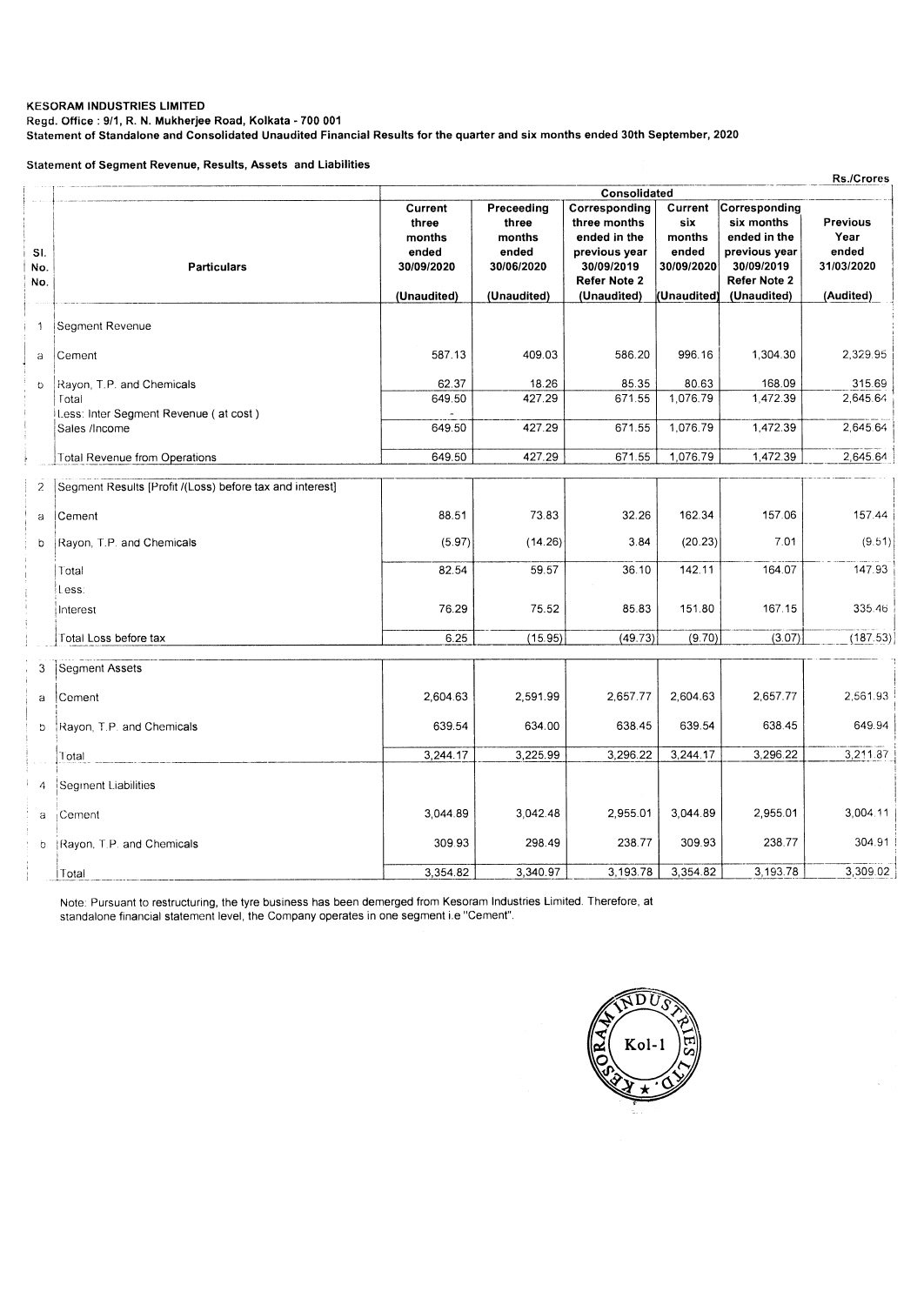**Regd. Office : 9/1, R. N. Mukherjee Road, Kolkata - 700 001 Statement of Standalone and Consolidated Unaudited Financial Results for the quarter and six months ended 30th September, 2020** 

**Rs./Crores** 

| <b>Statement of Assets &amp; Liabilities</b>                              | <b>Standalone</b> |            | Consolidated |               |  |
|---------------------------------------------------------------------------|-------------------|------------|--------------|---------------|--|
|                                                                           | As at             | As at      | As at        | As at         |  |
| Particulars                                                               | 30/09/2020        | 31/03/2020 | 30/09/2020   | 31/03/2020    |  |
|                                                                           | (Unaudited)       | (Audited)  | (Unaudited)  | (Audited)     |  |
| A. ASSETS                                                                 |                   |            |              |               |  |
| (1) NON-CURRENT ASSETS                                                    |                   |            |              |               |  |
| (a) Property, Plant and Equipment                                         | 1,605.89          | 1.645.28   | 2,089.57     | 2,139.03      |  |
| (b) Capital work-in-progress                                              | 13.87             | 13.57      | 32.71        | 31.10         |  |
| (c) Right of use assets                                                   | 20.31             | 24.68      | 23.03        | 27.65<br>0.10 |  |
| (d) Other intangible assets                                               |                   |            | 0.03         |               |  |
| (e) Investment in subsidiary and joint venture                            | 430.05            | 430.05     |              |               |  |
| (f) Financial assets                                                      |                   |            |              | 69.51         |  |
| (i) Investments                                                           | 69.50             | 69.50      | 69.51        |               |  |
| (ii) Loans                                                                | 567.30            | 445.91     | 481.85       | 406.39        |  |
| (iii) Other financial assets                                              | 5.56              | 7.61       | 5.83         | 12.41         |  |
| (g) Income tax asset (net)                                                | 7.21              | 6.83       | 7.23         | 8.34          |  |
| (h) Other non-current assets                                              | 6.50              | 5.42       | 6.73         | 5.81          |  |
| <b>Total Non-Current Assets</b>                                           | 2.726.19          | 2,648.85   | 2,716.49     | 2,700.34      |  |
| (2) CURRENT ASSETS                                                        |                   |            |              |               |  |
| (a) Inventories                                                           | 85.85             | 115.18     | 137.50       | 162.22        |  |
| (b) Financial assets                                                      |                   |            |              |               |  |
| (i) Trade receivables                                                     | 195.09            | 169.78     | 223.46       | 196.86        |  |
| (ii) Cash and cash equivalents                                            | 18.99             | 3.18       | 19.06        | 9.65          |  |
| (iii) Other bank balances                                                 | 2.90              | 6.54       | 2.90         | 6.54          |  |
| (iv) Loans                                                                | 4.08              | 4.03       | 48.79        | 46.67         |  |
| (v) Other financial assets                                                | 20.85             | 21.21      | 25.53        | 21.21         |  |
| (c) Other current assets                                                  | 66.55             | 62.72      | 70.81        | 68.30         |  |
|                                                                           |                   |            |              |               |  |
| <b>Total Current Assets</b>                                               | 394.31            | 382.64     | 528.05       | 511.45        |  |
| <b>TOTAL ASSETS</b>                                                       | 3,120.50          | 3.031.49   | 3,244.54     | 3,211.79      |  |
|                                                                           |                   |            |              |               |  |
| <b>B. EQUITY AND LIABILITIES</b>                                          |                   |            |              |               |  |
| (1) EQUITY                                                                |                   |            |              |               |  |
| (a) Equity share capital                                                  | 142.59            | 142.59     | 142.59       | 142.59        |  |
| (b) Other equity                                                          | (67.36)           | (115.23)   | (253.25)     | (239.84)      |  |
| <b>Total Equity</b>                                                       | 75.23             | 27.36      | (110.66)     | (97.25)       |  |
| (2) NON-CURRENT LIABILITIES                                               |                   |            |              |               |  |
| (a) Financial liabilities                                                 |                   |            |              |               |  |
| (i) Borrowings                                                            | 1,336.61          | 1,337.46   | 1,420.80     | 1.414.13      |  |
| (ii) Lease Liabilities                                                    | 7.62              | 11.53      | 7.82         | 11.93         |  |
| (iii) Other financial liabilities                                         | 62.09             | 73.57      | 62.09        | 73.57         |  |
| (b) Provisions                                                            | 21.85             | 21.34      | 26.58        | 26.07         |  |
| (c) Deferred tax liabilities (net)                                        |                   |            |              |               |  |
|                                                                           | 1.02              | 1.36       | 1.02         | 1.36          |  |
| (d) Other Non-current liabilities<br><b>Total Non-Current Liabilities</b> | 1,429.19          | 1,445.26   | 1,518.31     | 1,527.06      |  |
|                                                                           |                   |            |              |               |  |
| (3) CURRENT LIABILITIES<br>(a) Financial liabilities                      |                   |            |              |               |  |
|                                                                           | 498.66            | 515.54     | 588.37       | 628.48        |  |
| (i) Borrowings                                                            | 8.60              | 10.58      | 8.60         | 11.31         |  |
| (i) Lease Liabilities                                                     |                   |            |              |               |  |
| (ii) Trade payables                                                       | 7.67              | 7.87       | 9.94         | 8.41          |  |
| Total outstanding dues of micro enterprises and small enterprises         |                   |            |              |               |  |
| Total outstanding dues of creditors other than micro                      | 509.21            | 576.60     | 559.08       | 614.74        |  |
| enterprises and small enterprises                                         | 264.25            | 191.64     | 329.48       | 251.77        |  |
| (iii) Other financial liabilities                                         | 46.60             | 45.24      | 56.30        | 51.62         |  |
| (b) Provisions                                                            | 44.71             | 44.71      | 44.71        | 44.71         |  |
| (c) Income tax liabilities (net)                                          | 236.38            | 166.69     | 240.41       | 170.94        |  |
| (d) Other current liabilities                                             |                   |            | 1,836.89     | 1,781.98      |  |
| <b>Total Current Liabilities</b>                                          | 1,616.08          | 1,558.87   | 3,244.54     | 3,211.79      |  |
| TOTAL EQUITY AND LIABILITIES                                              | 3,120.50          | 3,031.49   |              |               |  |

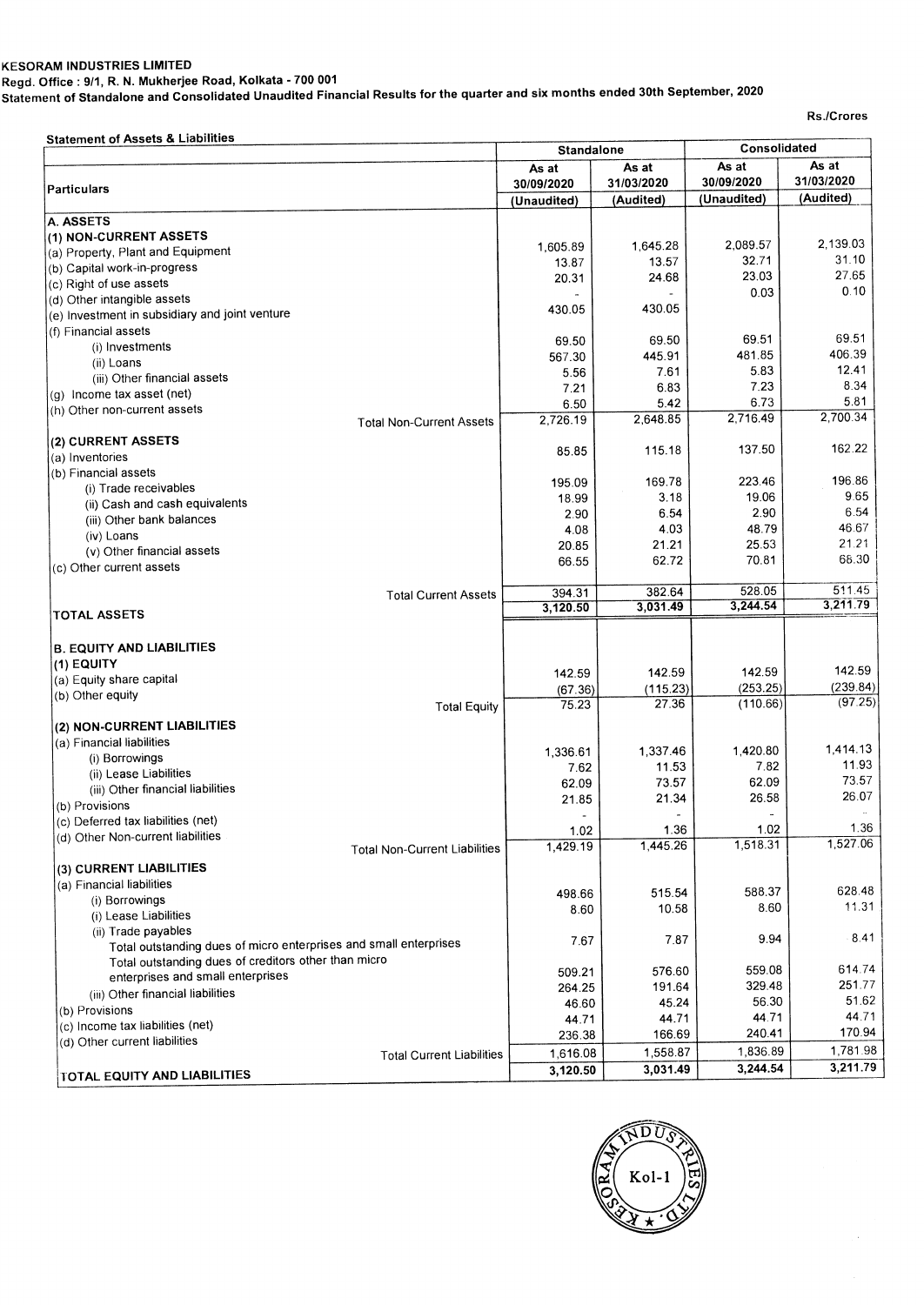**Regd. Office : 9/1, R. N. Mukherjee Road, Kolkata - 700 001** 

**Unaudited Statement of Cash Flows for the six months ended 30th September, 2020** 

|                                                                                           |             | <b>Standalone</b> |             | Consolidated |  |
|-------------------------------------------------------------------------------------------|-------------|-------------------|-------------|--------------|--|
| <b>Particulars</b>                                                                        | 30-09-2020  | 30-09-2019        | 30-09-2020  | 30-09-2019   |  |
|                                                                                           | (Unaudited) | (Unaudited)       | (Unaudited) | (Unaudited)  |  |
| A. Cash Flow From Operating Activities                                                    |             |                   |             |              |  |
| Net Profit/(Loss) before tax                                                              | 49.61       | 33.28             | (9.69)      | (3.07)       |  |
| Adjustments for:                                                                          |             |                   |             |              |  |
| Depreciation and amortisation                                                             | 45.26       | 45.34             | 55.86       | 55.58        |  |
| Advances/deposits written off                                                             |             | 0.11              |             | 0.11         |  |
| Provision for bad and doubtful debts charged/(written back)                               | 1.02        | 0.73              | 1.21        | 2.80         |  |
| Finance costs                                                                             | 139.46      | 155.55            | 153.70      | 169.65       |  |
| Exchange loss/(gain) on foreign currency fluctuation                                      |             |                   | 0.05        |              |  |
| Loss/ (gain) on sale of property, plant and equipment (net)                               | (0.08)      | 1.01              | (0.08)      | 1.01         |  |
| Liabilities/Provision no longer required written off/ (back)                              | (0.00)      | (0.28)            | (0.06)      | (0.28)       |  |
| Interest income                                                                           | (48.76)     | (28.12)           | (28.28)     | (9.66)       |  |
| Dividend income from long term investment (other than trade)                              |             | (0.02)            |             | (0.02)       |  |
| Operating profit/(loss) before working capital changes                                    | 186.51      | 207.60            | 172.71      | 216.12       |  |
| Changes in Working Capital:                                                               |             |                   |             |              |  |
| Increase / (decrease) in Non Current / Current financial and other liabilities/provisions | (8.72)      | 321.06            | 9.99        | 320.52       |  |
| (Increase) / decrease in Non Current / Current financial and other assets                 | (32.08)     | 69.24             | (31.97)     | 55.77        |  |
| (Increase) / decrease in inventories                                                      | 29.33       | (32.78)           | 24.73       | (21.91)      |  |
| <b>Cash Generated from Operations</b>                                                     | 175.04      | 565.13            | 175.46      | 570.50       |  |
| Direct Taxes paid (net of refunds)                                                        | (0.37)      | 32.60             | 1.12        | 32.64        |  |
| Net cash generated from operating activities- Total                                       | 174.67      | 597.72            | 176.58      | 603.14       |  |
|                                                                                           |             |                   |             |              |  |
| B. Cash flow from Investing Activities:                                                   |             |                   |             |              |  |
| Purchase of property, plant and equipment/capital advance given                           | (2.93)      | (6.12)            | (4.09)      | (9.27)       |  |
| Proceeds from sale of property, plant and equipment                                       | 0.48        | 0.13              | 0.48        | 0.13         |  |
| Loan given to subsidiary                                                                  | (28.65)     | (293.23)          |             |              |  |
| Net Loan Received/(Paid) to Body Corporate                                                | (50.50)     | (243.43)          | (52.57)     | (237.28)     |  |
|                                                                                           |             | 226.90            |             |              |  |
| Repayment of loans given to subsidiary                                                    | 7.46        |                   |             |              |  |
| Proceeds from sale of Non Current investments                                             |             |                   |             | 399          |  |
| Interest received                                                                         | 0.53        | 4.36              | 2.95        | 0.66         |  |
| Deposit Redemption/(Placed) with bank                                                     | 5.59        | (5.03)            | 5.59        | (5.03)       |  |
| Dividend income from long term investment (other than trade)                              |             | 0.02              |             | 0.02         |  |
| Net cash used in investing activities - Total                                             | (68.02)     | (316.40)          | (47.64)     | (246.78)     |  |
|                                                                                           |             |                   |             |              |  |
| C. Cash flow from Financing Activities                                                    |             |                   |             | (167.64)     |  |
| Finance cost paid                                                                         | (47.21)     | (155.01)          | (52.77)     |              |  |
| Payment of Lease obligations                                                              | (2.01)      | (1.24)            | (2.42)      | (1.46)       |  |
| Proceeds from Long term borrowings                                                        |             | 80.00             |             | 80.00        |  |
| Proceeds/(Repayment) of Short term borrowings                                             | (58.71)     | 100.75            | (58.71)     | 52.42        |  |
| Repayment of Long term borrowings                                                         | (8.89)      | (60.10)           | (8.89)      | (78.85)      |  |
| Net cash used in financing activities - Total                                             | (116.82)    | (35.60)           | (122.79)    | (115.53)     |  |
|                                                                                           |             |                   |             |              |  |
| Net decrease in cash and cash equivalents                                                 | (10.18)     | 245.72            | 6.16        | 240.83       |  |
| Cash and cash equivalents at the beginning of the year                                    | 3.18        | 9.25              | 9.65        | 9.58         |  |
| Less: Cash credits at the beginning of the year                                           | (190.82)    | (389.23)          | (299.32)    | (422.37)     |  |
| Adjusted cash & cash equivalents at the beginning of the year                             | (187.64)    | (379.98)          | (289.66)    | (412.79)     |  |
| Cash & cash equivalents at the end of the period                                          | (197.82)    | (134.26)          | (283.51)    | (171.96)     |  |
|                                                                                           |             |                   |             |              |  |
|                                                                                           |             |                   |             |              |  |
|                                                                                           | 30-09-2020  | 30-09-2019        | 30-09-2020  | 30-09-2019   |  |
| <b>Cash and Cash Equivalents comprise:</b>                                                |             |                   |             |              |  |
| Cash on hand                                                                              | 0.08        | 0.05              | 0.08        | 0.05         |  |
| Cheques on hand                                                                           |             |                   |             | 0.55         |  |
| Balances with banks on current account                                                    | 18.90       | 10.05             | 18.98       | 10.05        |  |
| Deposit with original maturity for less than three months                                 |             | 0.03              |             | 0.03         |  |
| Cash credits at the end of the year                                                       | (216.80)    | (144.39)          | (302.57)    | (182.64)     |  |
|                                                                                           | (197.82)    | (134.26)          | (283.51)    | (171.96)     |  |



**Rs./Crores**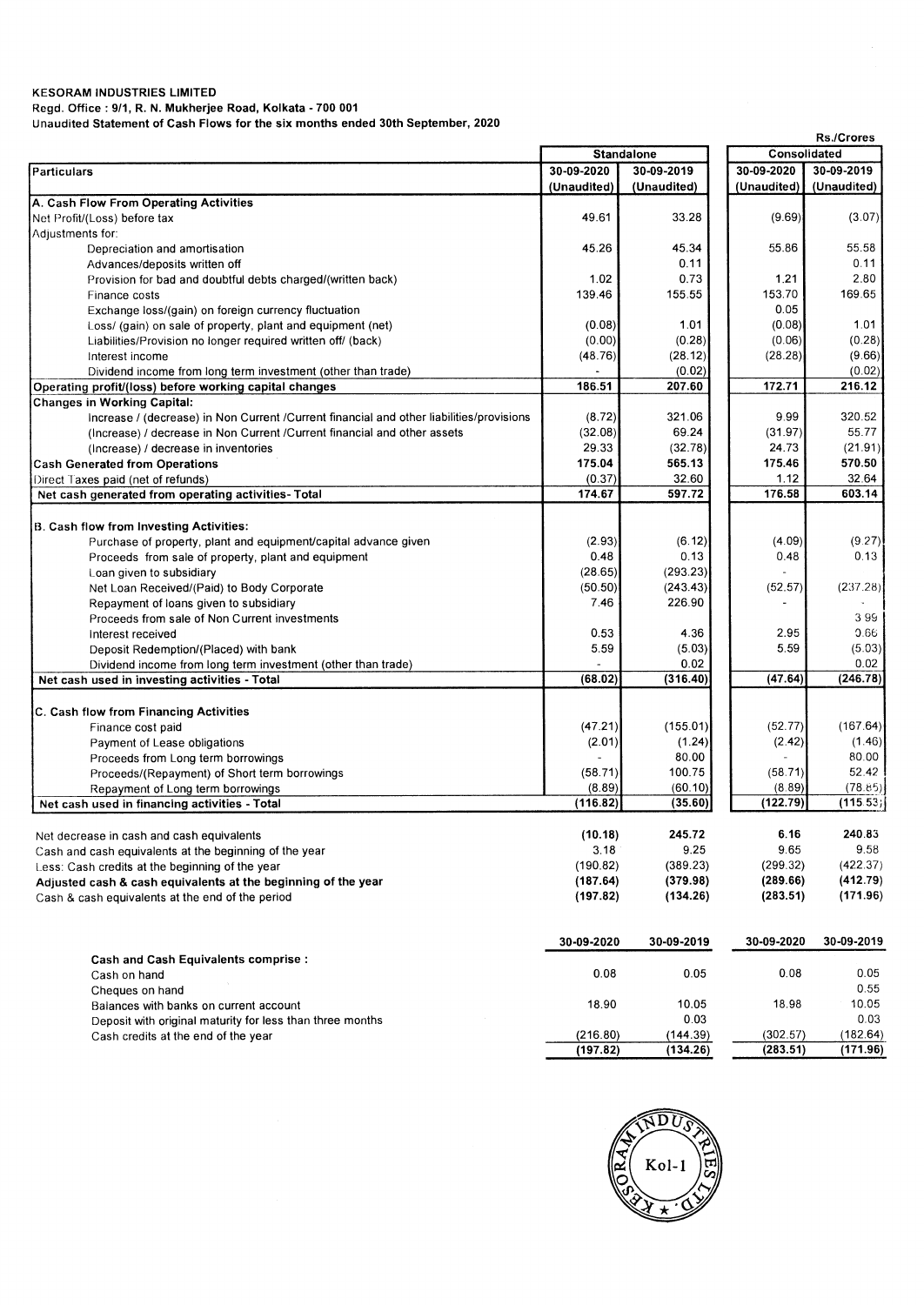Regd. Office : 9/1, R. N. Mukherjee Road, Kolkata - 700 001

Statement of Standalone and Consolidated Unaudited Financial Results for the quarter and six months ended 30th September, 2020

- Other Comprehensive Income/(expense) includes impact of re-measurement gains/ (losses) on actuarial valuation of post-employment defined benefits for all the periods including the financial year ended March 31,2020. Previous year ended March 31,2020 also includes the impact for the fair valuation of non-current investments These items will not be reclassified to profit or loss.
- The Scheme of Demerger between the Company and Birla Tyres Limited ("Resulting Company") and their respective shareholders and creditors ("Scheme") was approved by the Hon'ble National Company Law Tribunal ('NCLT') on 08 November, 2019 and on filing of the scheme with Registrar of Companies, the Scheme became effective on December 04, 2019. Pursuant to the Scheme becoming effective, the Tyre business undertaking is demerged from the Company and transferred to and vested in the Resulting Company with effect from January 01, 2019 i.e. the Appointed Date.

#### Consequent to the Scheme of demerger-

(i) Profit after tax and Total Comprehensive Income of Standalone Financial Results for the six months ended 30th September, 2019 stands at Rs. 33.27 crores and Rs.33.30 crores against Loss after tax and Total Comprehensive Loss of Rs.108.05 crores and Rs.108 crores as published earlier and Loss after tax and Total Comprehensive loss for the quarter ended 30th September, 2019 stands at Rs. 31.37 crores and Rs.31.36 crores respectively against Rs.115.21 crores and Rs 115.19 crores respectively as published earlier.

(ii) Loss after tax and Total Comprehensive Loss of Consolidated Financial Results for the six months ended 30th September, 2019 stands at Rs. 3.07 crores and Rs 3.90 crores respectively against Loss after tax and Total Comprehensive Loss of Rs.144.39 crores and Rs.145.20 crores respectively as published earlier and Loss after tax and Total Comprehensive loss for the quarter ended 30th September, 2019 stands at Rs.49.74 crores and Rs.49.89 crores respectively against Rs.133.58 crores and Rs.133.72 crores respectively as published earlier. The numbers published earlier, referred to hereinbefore, were computed without considering the impact of the Scheme of Demerger.

3 l he Company, at the consolidated level, had incurred loss during the previous year and continued to incur loss during the six months ended September 30, 2020, as margins have got impacted due to lower sales volumes and continuing finance cost, which have resulted in further contraction of net worth as on reporting date. However, the company at Standalone level has shown improvements by generating profits for the quarter and six months ended September 30, 2020 and at Consolidated level for the quarter ended September 30, 2020. The net current liabilities as at September 30, 2020 were Rs 1,221.76 crores at Standalone and Rs 1,308.85 crores at Consolidated level. Further, the Company has not complied with certain financial debt covenants, defaulted in repayment of letter of credit, working capital facilities and interest payable to lenders aggregating to Rs 329.74 crores at Standalone level and Rs 361.25 crores at Consolidated level in respect of its term loans and working capital facilities as on September 30, 2020. The default is primarily caused due to liquidity mismatch, while the company has continued to generate positive cash flow from its business operations.

lhe Company is working towards a resolution plan with the lenders and has signed a binding term sheet with a potential investor, which will enable the Company to scale up its operations and meet the remaining financial obligations. The management is expecting to get the necessary approval of the lenders and stakeholders. The Company's ability to continue as a going concern is dependent on the successful outcome of the above mentioned management plans. In addition, the Promoter Group, has consistently demonstrated its financial commitment in the Company and would continue with that support in future as and when necessary. Accordingly, these financial information have been prepared on the basis that the Company will continue as a going concern.

- <sup>4</sup>As per the directives of both the Central and State Governments in the wake of COVID-19 pandemic, the operations of the Company were impacted, due to shutdown of all plants and offices following nationwide lockdown by the Government of India. The Company has resumed operations in a phased manner as per directives from the Central and State Governments. The Management has considered the possible effects, if any, that may result from the continuing pandemic on the carrying amounts of current assets after considering internal and external sources of information including the possible future uncertainties in the global economic conditions as at the date of approval of these financial results. Given the uncertainties associated with pandemic's nature and duration, the actuals may differ from the estimates considered in these financial results. The Company continues to closely monitor the rapidly changing situation.
- 5 The external borrowings from banks as recorded in the books of the Company is after giving effect to transfer of borrowings to the Resulting Company in accordance with the NCLT approved scheme as stated above.The banks are in the process of splitting the loan as per the order.
- 6 During the previous year ended 31st March,2020, the company had carried out an impairment analysis in respect of its exposure to its WOS (CIL). The company had followed the Discounted Cash flow method to ascertain the recoverable amounts, consequently an impairment of Rs. 387.12 crores was accounted by the company against the total exposure of Rs. 856.69 crores.
- 7 Figures for the previous period have been regrouped/reclassified wherever necessary to conform to current period's classification.
- <sup>8</sup>The Statutory Auditors have carried out a Limited Review of the above unaudited financial results for the quarter and six months ended 30th September, 2020. The financial results have been approved by the Board of Directors on 10th November, 2020 after review thereof by the Audit Committee

By Order of the Board PADMALOCHAN Digitally signed by AN PADMALOCHANAN RADHAKRISHNAN RADHAKRISHNA Date: 2020.11.10 N 13:15:08 +05'30' P.Radhakrishnan CEO & Whole-time Director

Place: Kolkata Date: 10th November, 2020

> CIN : L17119WB1919PLC003429 | Phone : 033 2243 5453, 2242 9454, 2248 0764, 2213 0441 | Fax : 033 2210 9455 Email: corporate@kesoram.net | Website : www.kesocorp.com

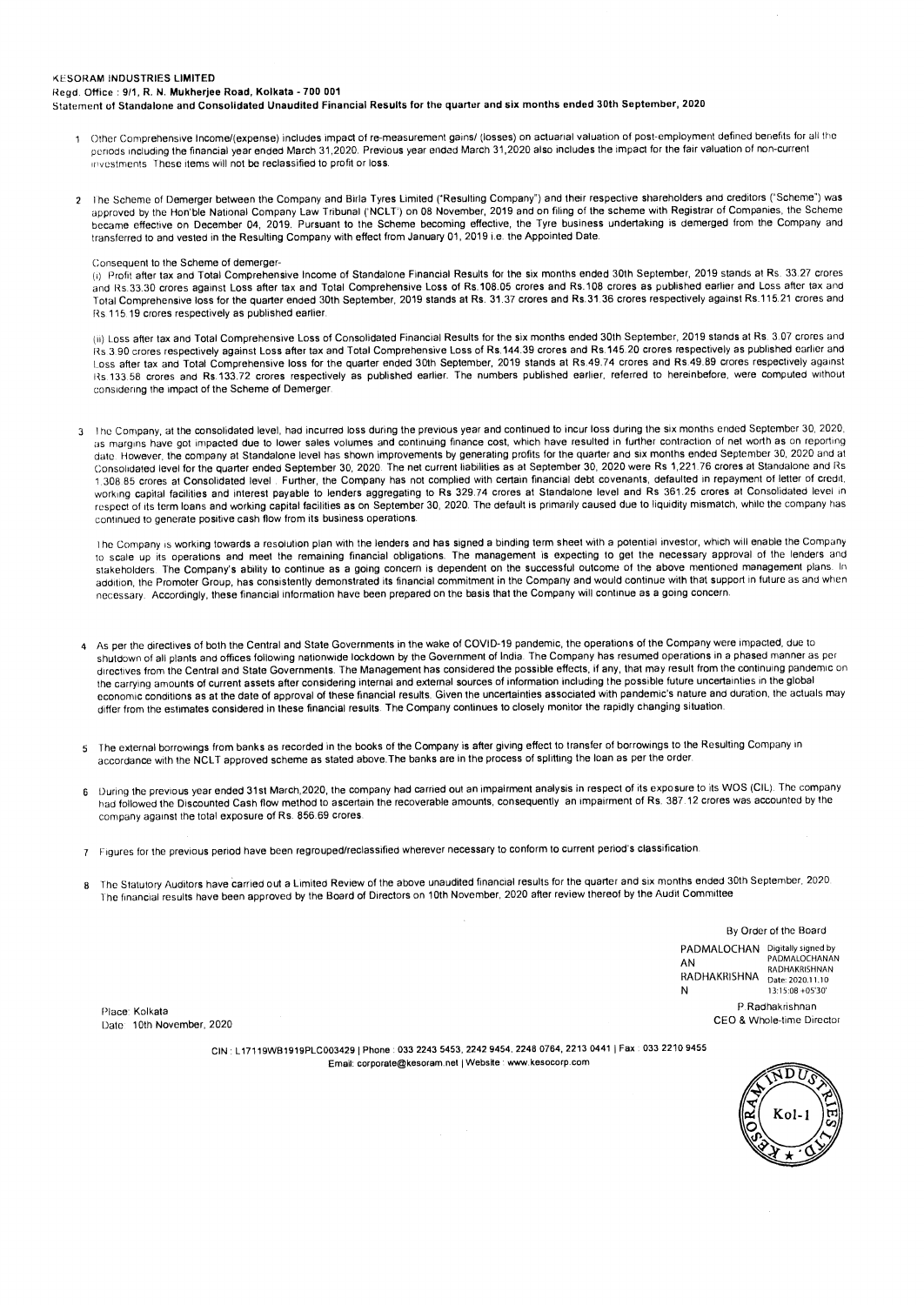Chartered Accountants 13th & 14th Floor Building-Omega Bengal Intelligent Park Block-EP & GP, Sector-V Salt Lake Electronics Complex Kolkata-700 091

Tel: +91 336 6121 1000 Fax: +91 336 6121 1001

### **INDEPENDENT AUDITOR'S REVIEW REPORT ON REVIEW OF INTERIM STANDALONE FINANCIAL RESULTS**

### **TO THE BOARD OF DIRECTORS OF KESORAM INDUSTRIES LIMITED**

- 1. We have reviewed the accompanying Statement of Standalone Unaudited Financial Results of **KESORAM INDUSTRIES LIMITED** ("the Company"), for the quarter and six months ended 30<sup>th</sup> September, 2020 ("the Statement"), being submitted by the Company pursuant to the requirement of Regulation 33 of the SEBI (Listing Obligations and Disclosure Requirements) Regulations, 2015, as amended.
- 2. This Statement, which is the responsibility of the Company's Management and approved by the Company's Board of Directors, has been prepared in accordance with the recognition and measurement principles laid down in the Indian Accounting Standard 34 "Interim Financial Reporting" ("Ind AS 34"), prescribed under Section 133 of the Companies Act, 2013 read with relevant rules issued thereunder and other accounting principles generally accepted in India. Our responsibility is to express a conclusion on the Statement based on our review.
- 3. We conducted our review of the Statement in accordance with the Standard on Review Engagements (SRE) 2410 'Review of Interim Financial Information Performed by the Independent Auditor of the Entity', issued by the Institute of Chartered Accountants of India (ICAI). A review of interim financial information consists of making inquiries, primarily of the Company's personnel responsible for financial and accounting matters, and applying analytical and other review procedures. A review is substantially less in scope than an audit conducted in accordance with Standards on Auditing specified under section 143(10) of the Companies Act, 2013 and consequently does not enable us to obtain assurance that we would become aware of all significant matters that might be identified in an audit. Accordingly, we do not express an audit opinion.
- 4. Based on our review conducted as stated in paragraph 3 above, nothing has come to our attention that causes us to believe that the accompanying Statement, prepared in accordance with the recognition and measurement principles laid down in the aforesaid Indian Accounting Standard and other accounting principles generally accepted in India, has not disclosed the information required to be disclosed in terms of Regulation 33 of the SEBI (Listing Obligations and Disclosure Requirements) Regulations, 2015, as amended, including the manner in which it is to be disclosed, or that it contains any material misstatement.
- 5. We draw attention to Note 3 of the Statement regarding preparation of the financial results of the Company on a going concern basis. The Company had incurred losses during the previous years. The net current liabilities are Rs. 1,221.76 crore as at September 30, 2020. These conditions, along with the outcome of other matters as set forth in Note 3, indicate existence of material uncertainty, which may cast significant doubts about the Company's ability to continue as a going concern and therefore it may be unable to realise its assets and discharge its liabilities in the normal course of business. The ability of the Company to continue as a going concern is solely dependent upon successful completion of resolution plan with the lenders and raising funds from investors. The management has prepared the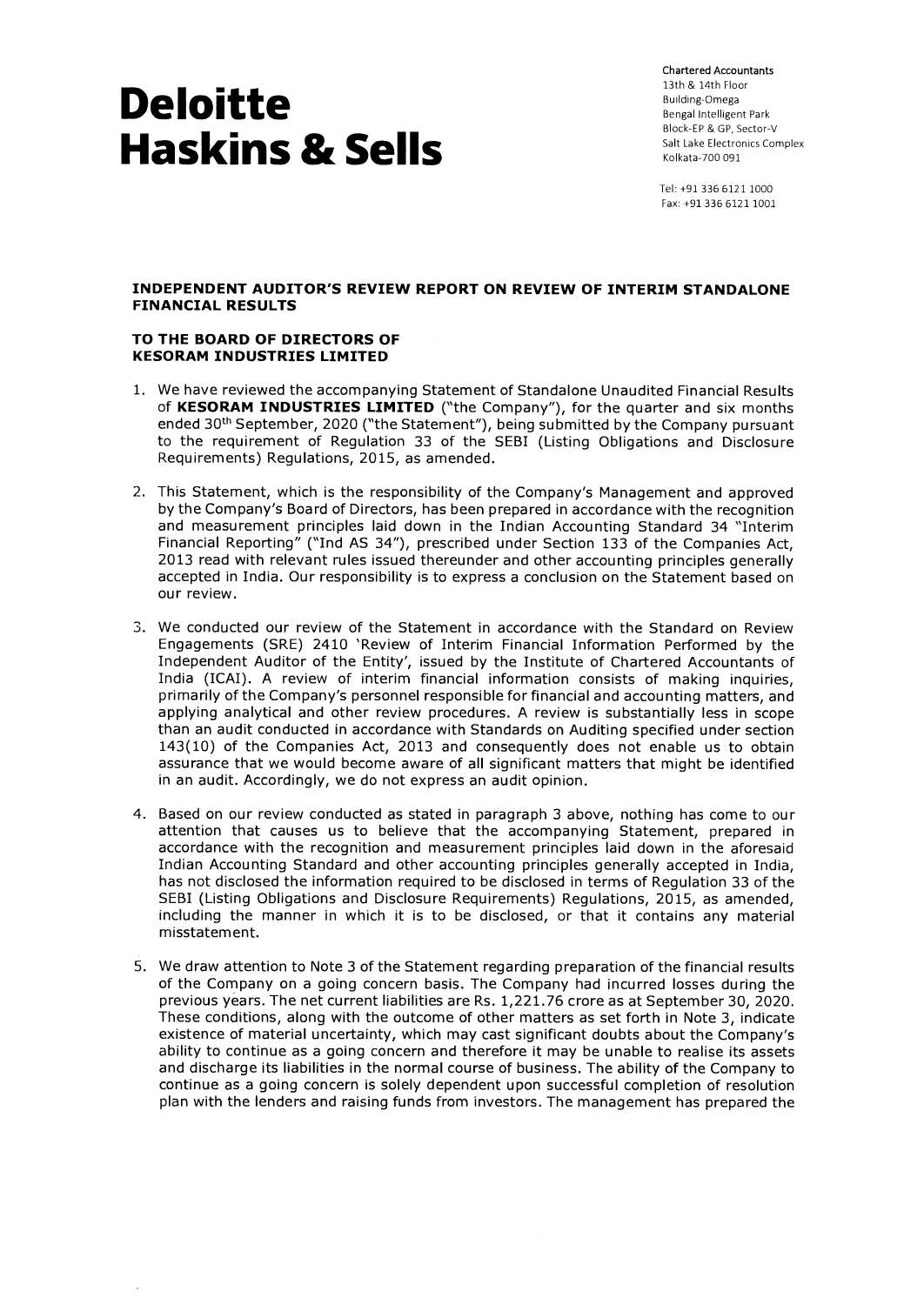Statement on a going concern basis based on their assessment of a successful outcome of the resolution plan and raising funds from investors and also considering the financial support committed by the Promotor group and no adjustments have been made to the carrying value of assets and liabilities and their presentation/classification in the Balance Sheet.

Our report is not modified in respect of this matter.

6. We draw attention to Note 5 of the Statement, which state that the external borrowings from banks as recorded in Financial information used in preparation of the Statement, is after giving effect to transfer of borrowings to the Resulting Company in accordance with the NCLT approved scheme and that the banks are in the process of splitting the loan as per the order. The Company has received the external confirmations from some banks on the outstanding loan balances as on September 30, 2020 without giving effect to transfer of borrowings to the Resulting Company in accordance with the NCLT approved scheme and the balance as per confirmation does not match to the balance disclosed, to the extent of borrowings transferred to the Resulting Company.

Our opinion is not modified in respect of this matter.

### For **DELOITTE HASKINS & SELLS**

Chartered Accountants (Firm's Registration No. 302009E)

ABHIJIT Digitally signed by ABHIJIT BANDYOPADH BANDYOPADHYAY Date: 2020.11.10 13:28:06 YAY +05'30'

**Abhijit Bandyopadhyay**  (Partner) (Membership No. 054785) UDIN: 20054785AAAAFQ9317

Place: Kolkata Date: 10<sup>th</sup> November, 2020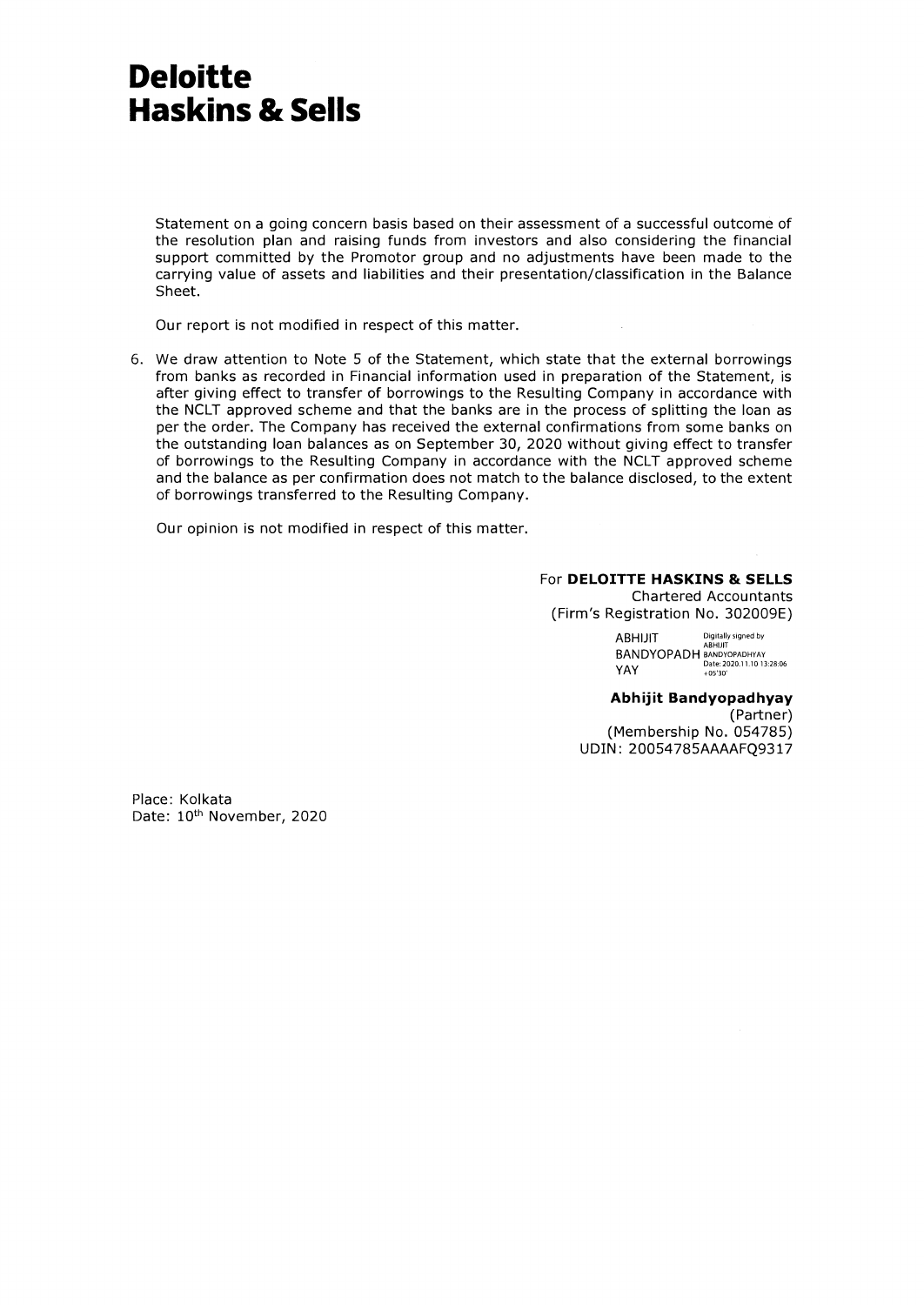Chartered Accountants 13th & 14th Floor Building-Omega Bengal Intelligent Park Block-EP & GP, Sector-V Salt Lake Electronics Complex Kolkata-700 091

Tel: +91 336 6121 1000 Fax: +91 336 6121 1001

### **INDEPENDENT AUDITOR'S REVIEW REPORT ON REVIEW OF INTERIM CONSOLIDATED FINANCIAL RESULTS**

#### **TO THE BOARD OF DIRECTORS OF KESORAM INDUSTRIES LIMITED**

- 1. We have reviewed the accompanying Statement of Consolidated Unaudited Financial Results of **KESORAM INDUSTRIES LIMITED** ("the Parent") and its subsidiary (the Parent and its subsidiary together referred to as "the Group"), and its share of net loss after tax and total comprehensive loss of its joint venture for the quarter and six months ended 30<sup>th</sup> September, 2020 ("the Statement") being submitted by the Parent pursuant to the requirement of Regulation 33 of the SEBI (Listing Obligations and Disclosure Requirements) Regulations, 2015, as amended.
- 2. This Statement, which is the responsibility of the Parent's Management and approved by the Parent's Board of Directors, has been prepared in accordance with the recognition and measurement principles laid down in the Indian Accounting Standard 34 "Interim Financial Reporting" ("Ind AS 34"), prescribed under Section 133 of the Companies Act, 2013 read with relevant rules issued thereunder and other accounting principles generally accepted in India. Our responsibility is to express a conclusion on the Statement based on our review.
- 3. We conducted our review of the Statement in accordance with the Standard on Review Engagements (SRE) 2410 "Review of Interim Financial Information Performed by the Independent Auditor of the Entity", issued by the Institute of Chartered Accountants of India (ICAI). A review of interim financial information consists of making inquiries, primarily of Parent's personnel responsible for financial and accounting matters, and applying analytical and other review procedures. A review is substantially less in scope than an audit conducted in accordance with Standards on Auditing specified under Section 143(10) of the Companies Act, 2013 and consequently does not enable us to obtain assurance that we would become aware of all significant matters that might be identified in an audit. Accordingly, we do not express an audit opinion.

We also performed procedures in accordance with the circular issued by the SEBI under Regulation 33(8) of the SEBI (Listing Obligations and Disclosure Requirements) Regulations, 2015, as amended, to the extent applicable.

- 4. The Statement includes the results of Cygnet Industries Limited (Subsidiary) and Gondhkari Coal Mining Limited (Joint Venture).
- 5. Based on our review conducted and procedures performed as stated in paragraph 3 above and based on the consideration of the review reports of other auditors referred to in paragraph 8 below, nothing has come to our attention that causes us to believe that the accompanying Statement, prepared in accordance with the recognition and measurement principles laid down in the aforesaid Indian Accounting Standard and other accounting principles generally accepted in India, has not disclosed the information required to be disclosed in terms of Regulation 33 of the SEBI (Listing Obligations and Disclosure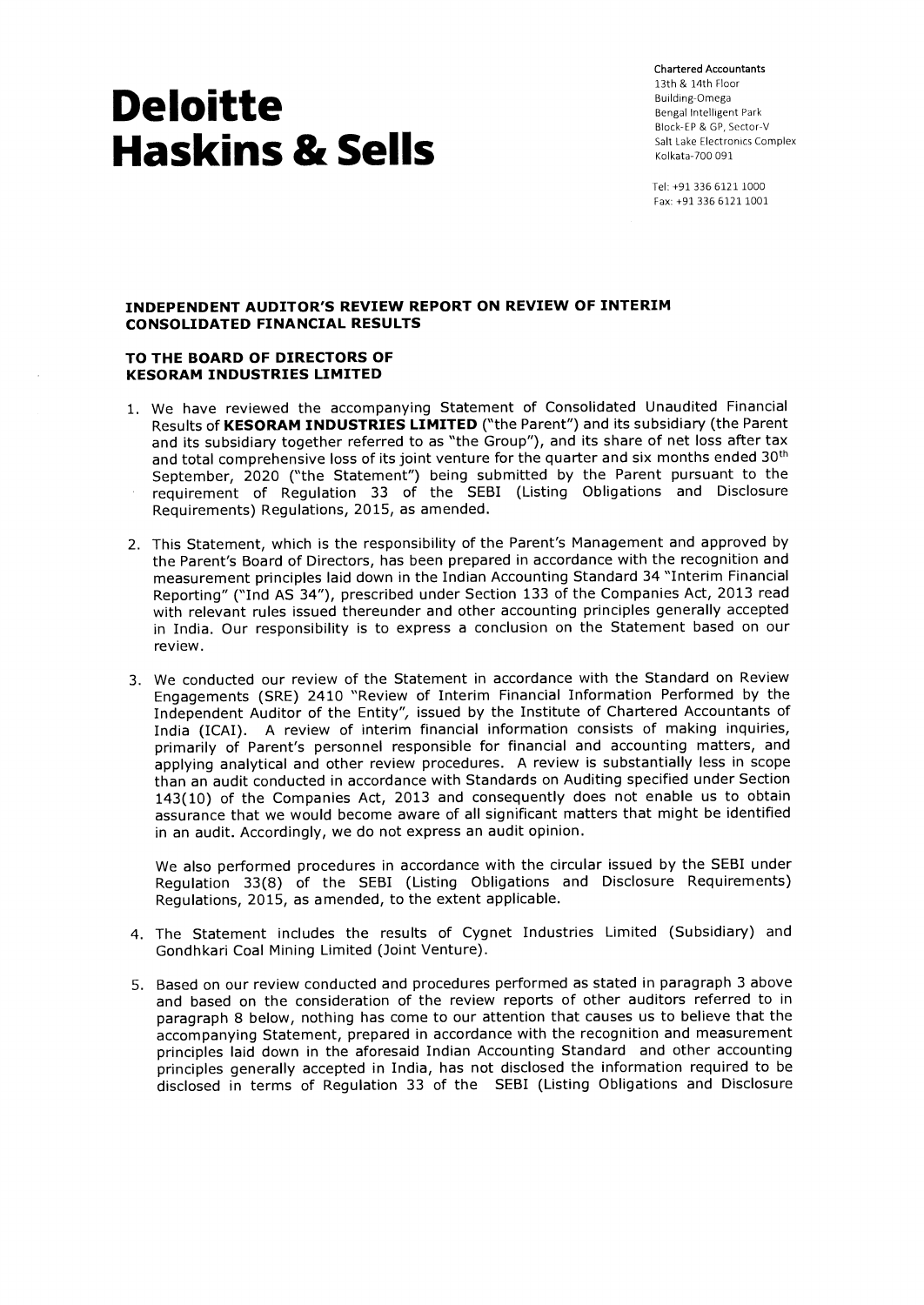Requirements) Regulations, 2015, as amended, including the manner in which it is to be disclosed, or that it contains any material misstatement.

6. We draw attention to Note 3 of the Statement regarding preparation of the financial results of the Group on a going concern. The Group had incurred losses during the previous years and continue to incur loss during the six months ended September 30, 2020. The net current liabilities are Rs. 1,308.85 crore as at September 30, 2020. These conditions, along with the outcome of other matters as set forth in Note 3, indicate existence of material uncertainty, which may cast significant doubts about the Group's ability to continue as a going concern and therefore it may be unable to realise its assets and discharge its liabilities in the normal course of business. The ability of the Group to continue as a going concern is solely dependent upon successful completion of resolution plan with the lenders and raising funds from investors. The management has prepared the Statement on a going concern basis based on their assessment of a successful outcome of the resolution plan and raising funds from investors and also considering the financial support committed by the Promotor group and no adjustments have been made to the carrying value of assets and liabilities and their presentation/classification in the Balance Sheet.

Our report is not modified in respect of this matter.

7. We draw attention to Note 5 of the Statement, which state that the external borrowings from banks as recorded in Financial information used in preparation of the Statement, is after giving effect to transfer of borrowings to the Resulting Company in accordance with the NCLT approved scheme and that the banks are in the process of splitting the loan as per the order. The Parent has received the external confirmations from some banks on the outstanding loan balances as on September 30, 2020 without giving effect to transfer of borrowings to the Resulting Company in accordance with the NCLT approved scheme and the balance as per confirmation does not match to the balance disclosed, to the extent of borrowings transferred to the Resulting Company.

Our opinion is not modified in respect of this matter.

8. We did not review the interim financial information of 1 (one) subsidiary included in the consolidated unaudited financial results, whose interim financial information reflect total assets of Rs.639.75 crores as at 30<sup>th</sup> September, 2020, total revenues of Rs.62.37 crores and Rs.80.63 crores for the quarter and six months ended 30th September, 2020 respectively, total net loss after tax of Rs.25.28 crores and Rs.59.30 crores for the quarter and six months ended 30<sup>th</sup> September, 2020 respectively and total comprehensive loss of Rs.26.31 crores and Rs.61.36 crores for the quarter and six months ended  $30<sup>th</sup>$  September, 2020 respectively and net cash flows of Rs.15.01 crores for the six months ended  $30<sup>th</sup>$ September, 2020, as considered in the Statement. These interim financial information have been reviewed by other auditors whose reports have been furnished to us by the Management and our conclusion on the Statement, in so far as it relates to the amounts and disclosures included in respect of the subsidiary, is based solely on the reports of the other auditors and the procedures performed by us as stated in paragraph 3 above.

Our conclusion on the Statement is not modified in respect of these matters.

9. The consolidated unaudited financial results also includes the Group's share of loss after tax of Rs. NIL for the quarter and six months ended September 30, 2020 and total

comprehensive loss of Rs. NIL for the quarter and six months ended September 30, 2020, as considered in the Statement, in respect of 1 (one) joint venture based on their interim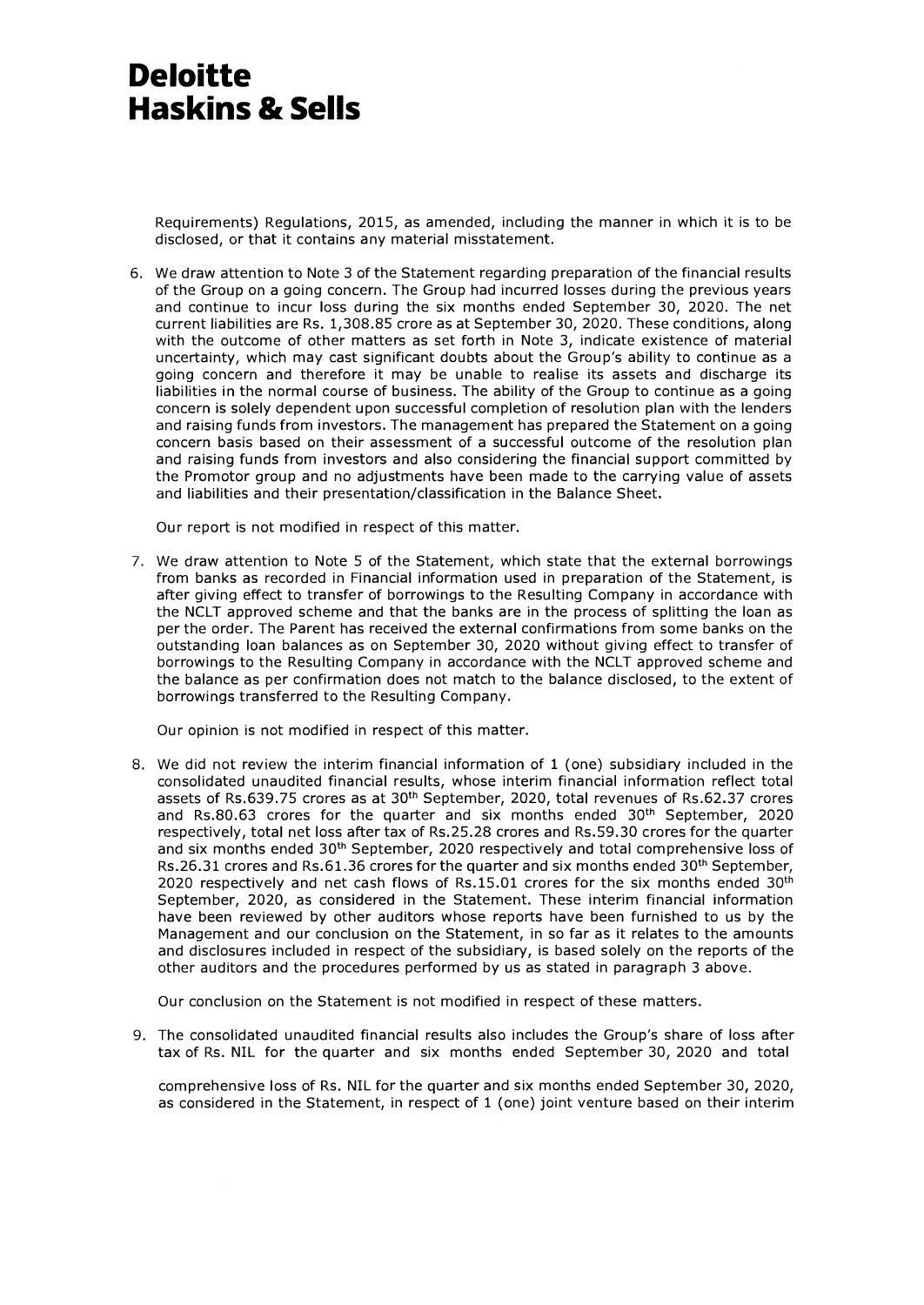financial information which have not been reviewed by their auditors. According to the information and explanations given to us by the Management, these interim financial information are not material to the Group.

Our Conclusion on the Statement is not modified in respect of our reliance on the interim financial information certified by the Management.

#### For **DELOITTE HASKINS & SELLS**  Chartered Accountants

(Firm's Registration No. 302009E)

ABHIJIT Digitally signed by ABHIJIT BANDYOPADHY BANDYOPADHYAY Date: 2020.11.10 13:27:00 AY 405'30.

**Abhijit Bandyopadhyay**  Partner Membership No. 054785 UDIN: 20054785AAAAFR6122

Place: Kolkata Date: 10<sup>th</sup> November, 2020